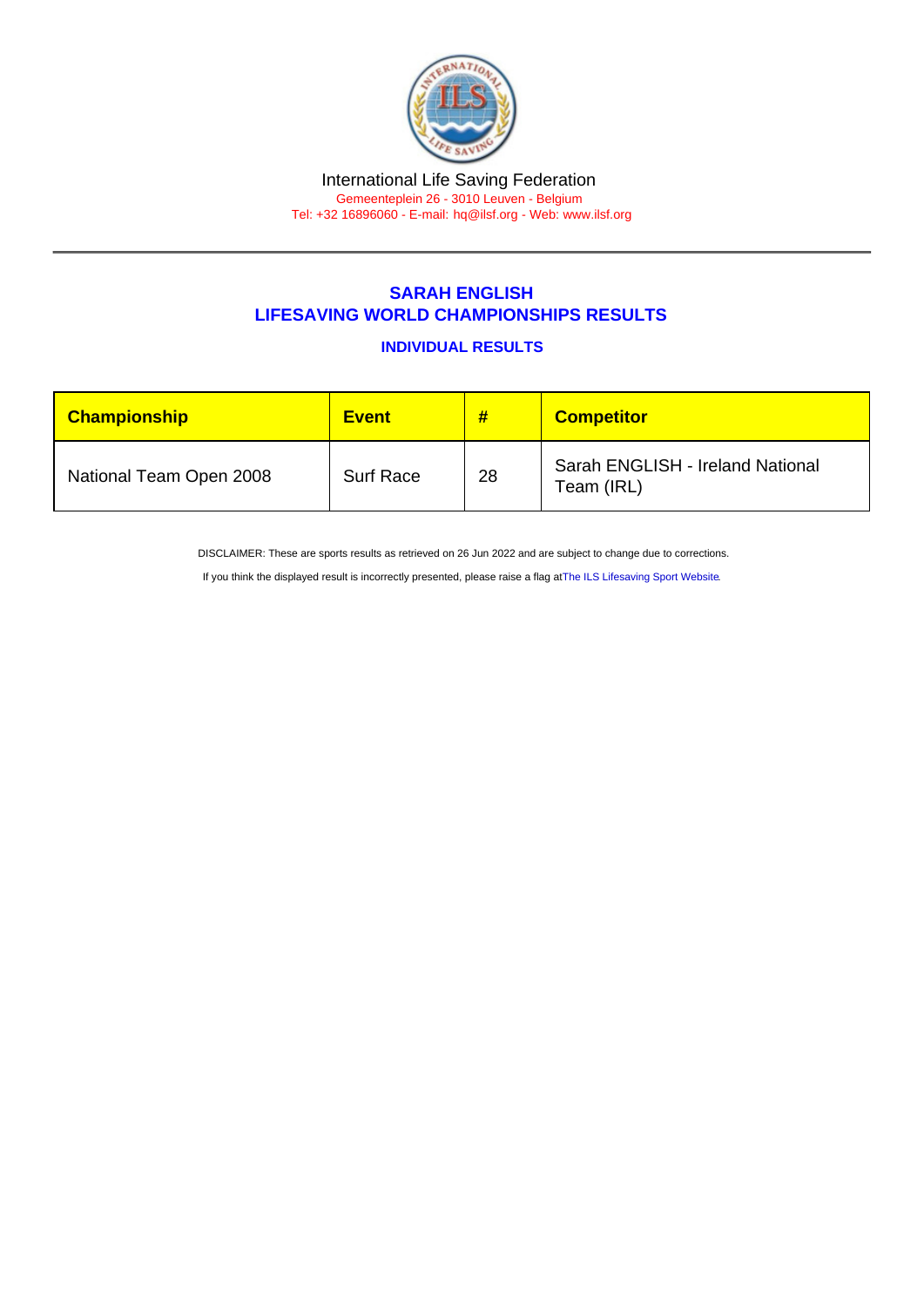## SARAH ENGLISH LIFESAVING WORLD CHAMPIONSHIPS RESULTS

## TEAM RESULTS

| Championship               | <b>Event</b>              | #  | <b>Competitors</b>                                                                                                   |
|----------------------------|---------------------------|----|----------------------------------------------------------------------------------------------------------------------|
| National Team Open<br>2008 | <b>SERC</b>               | 10 | Ireland National Team (IRL)<br>David BUTLER, Sarah<br>ENGLISH, Colm FITZGERALD,<br><b>Oisin MCGRATH</b>              |
| National Team Open<br>2008 | <b>Rescue Tube Rescue</b> |    | Ireland National Team (IRL)<br>Patricia BRENNAN, Jessica<br><b>BRITTON, Sarah ENGLISH,</b><br><b>Sinead MORTELL</b>  |
| National Team Open<br>2010 | Oceanman/Oceanwoman Relay |    | Ireland National Team (IRL)<br>Patricia BRENNAN, Sarah<br><b>ENGLISH, Triona</b><br>MCMENAMIN, Maria TREACY          |
| National Team Open<br>2008 | Oceanman/Oceanwoman Relay |    | Ireland National Team (IRL)<br>Patricia BRENNAN, Jessica<br><b>BRITTON, Grace DOYLE,</b><br>Sarah ENGLISH            |
| National Team Open<br>2012 | <b>Rescue Tube Rescue</b> |    | Ireland National Team (IRL)<br>Patricia BRENNAN, Tahlia<br><b>BRITTON, Sarah ENGLISH,</b><br><b>Triona MCMENAMIN</b> |
| National Team Open<br>2010 | <b>Rescue Tube Rescue</b> |    | Ireland National Team (IRL)<br>Patricia BRENNAN, Grace<br>DOYLE, Sarah ENGLISH,<br>Siobhan MCGRATH                   |